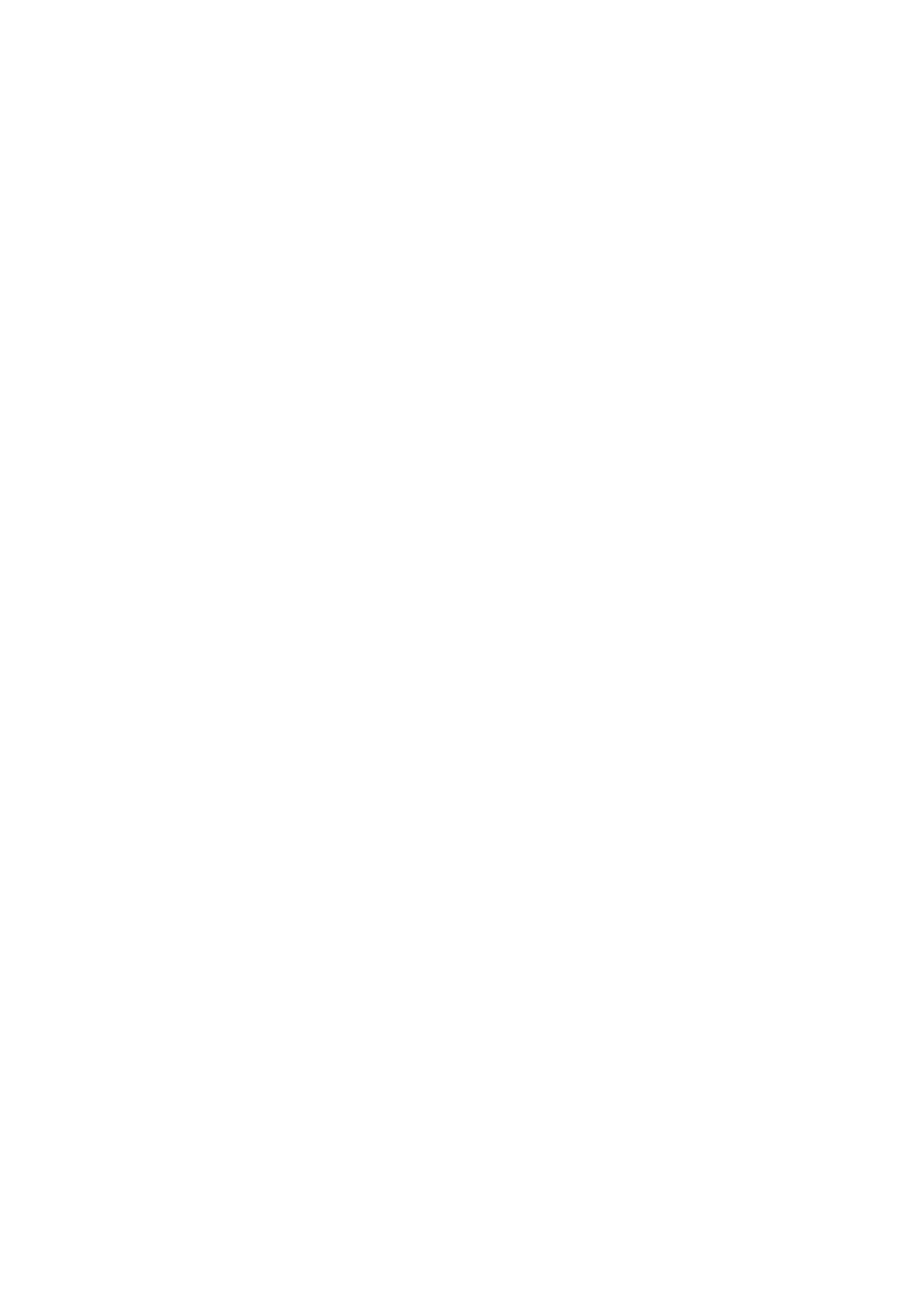# **Introduction**

This document is based on the national position papers<sup>1</sup> received on the theme of the 29<sup>th</sup> session of the Council of Europe Conference of Ministers responsible for Family Affairs. It provides a snapshot of recent developments in the member states and identifies points relevant to the discussion at the Ministerial Conference. Member states prepared their national position papers following indicative guidelines and were free to address some or all the issues identified. Therefore, the fact there is no reference to a country under a heading does not mean that this country does not have a policy on the subject.<sup>2</sup>

The first chapter of this document outlines short summaries of the main challenges in the field of family policy, which member states consider important in the context of people's wish to have children and other demographic developments. In the second chapter, an overview is given of the main policy measures taken by member states to improve the situation of families with children. Finally, chapter three summarises member states' contributions as to which family policy areas should be particularly addressed by the Council of Europe in the future.

# **1. Main challenges for family policy linked to people's wish to have children**

#### **Austria**

In light of the recent demographic developments in Austria, the main challenges are associated with supporting young people to start a family and making communities including towns and cities liveable places for all generations. Strategies employed to tackle these issues aim at providing financial security and fostering poverty reduction. Major family policy goals in Austria include reconciliation of work and family life and encouraging fathers to assume an active parental role in the family. Additionally Austria pursues a programme which covers up to 70% of the costs of in vitro fertilisation to help couples who are involuntarily without children.

#### **Azerbaijan**

The birth rate in Azerbaijan dropped in the early 90s following a war that resulted in thousands of deaths, millions of refugees and economic decline. The situation has since improved due to numerous policy initiatives causing a higher life-expectancy and an increase in birth rates. There is an increase in the number of women in employment and a preference for smaller families with two children, a trend resulting from demands of the market economy. The government recognises the need to strengthen family planning efforts and improve reproductive health. Additionally, abortions within the 25 to 29 age-group have increased to a point of concern. The government is therefore focusing on family planning through relevant state programs, in particular in the area of reproductive health.

<sup>1</sup> Austria, Azerbaijan, Belgium, Bulgaria, Croatia, Cyprus, Czech Republic, Denmark, Estonia, Finland, France, Germany, Greece, Hungary, Ireland, Italy, Latvia, Lithuania, Luxembourg, Norway, Poland, Portugal, Romania, Serbia, Slovenia, Spain, Sweden, Switzerland, Turkey, Ukraine, United Kingdom.

<sup>&</sup>lt;sup>2</sup> The national position papers have been produced in a single document (MMF-XXIX-HF (2009) 4 prov.1).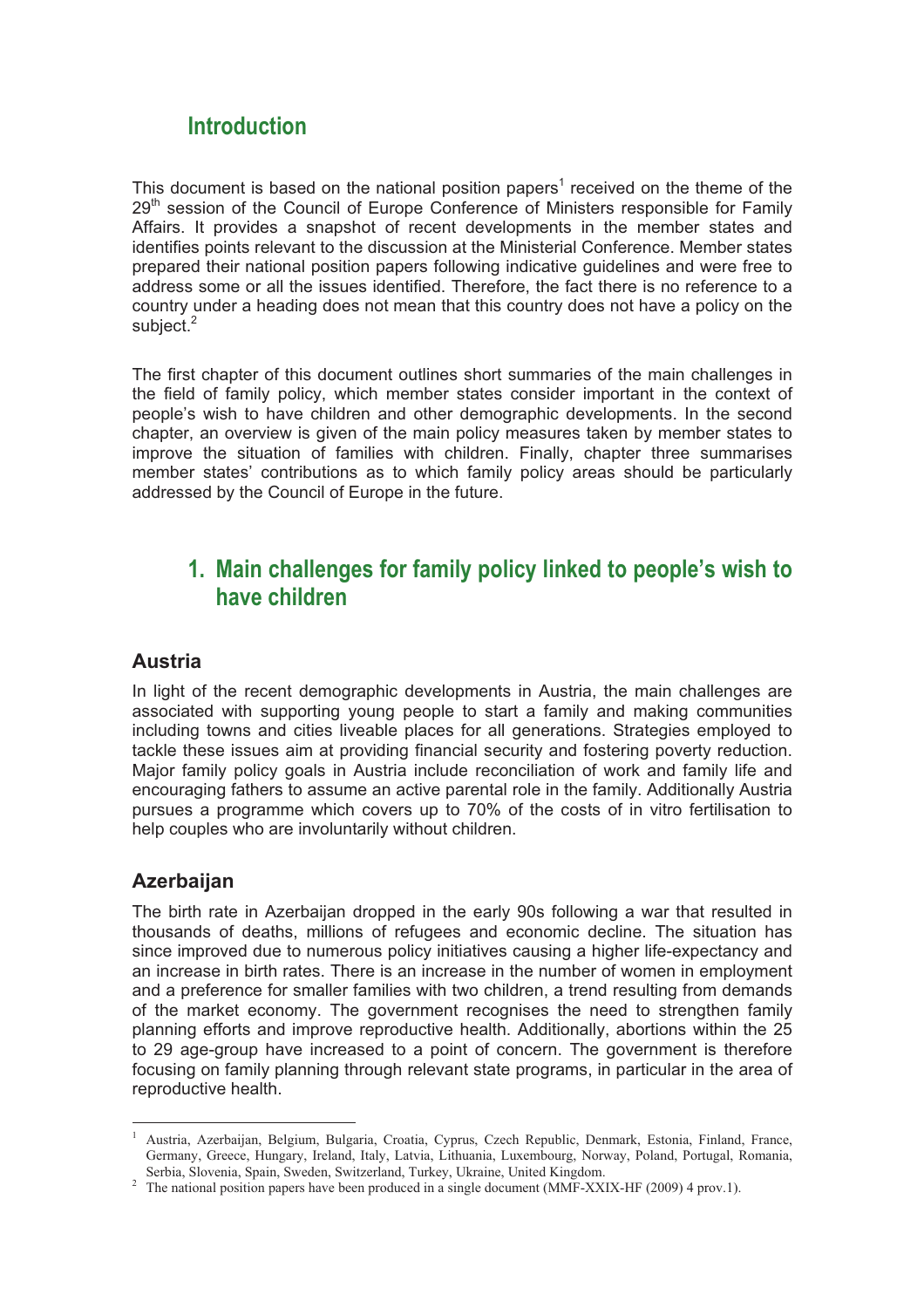#### **Belgium**

Overall, the fertility rate is not a major government concern in Belgium. Family allowances remain comparatively generous for parents, especially for families with 3 or more children, irrespective of income level. Parenting support is a priority family policy issue. Belgium combines preventive actions with efforts to aid families experiencing difficulties such as divorce and housing problems. The government is investing, as a priority, in family support services and programmes to empower families in need.

#### **Bulgaria**

The demographic situation in Bulgaria reveals a drop in the population growth, decrease in birth rate, an ageing population and a high mortality rate. Children born out of wedlock are becoming commonplace. In response to the current situation, a national strategy constituting of action plans has been adopted with emphasis on increasing birth rates, offering families support and achieving a high quality level of human capital. As the population ages, the number of elderly people having lost their independence and in need of intensive care, in particular those over the age of 70, is increasing. Therefore plans to develop the social services further in order to foster solidarity among generations are being considered.

#### **Croatia**

In contrast to a large number of European countries, over 90% of births in Croatia occur within marriages. There is a decline in birth rates which can be partly explained by an imbalance in the gender distribution resulting in a number of people failing to find a partner. The highest concentration of unmarried people is found in big cities. To some degree, Croatia is still suffering the consequences of the war such as infrastructure damage, leading to a change in the social and economic system and increased social insecurity. Young people who wish to have children are hindered by the country's insufficient social support, inadequate housing and a drop in employment rates. Those in employment having difficulty reconciling family and business are reluctant to get married. Therefore policy implemented is directed towards child welfare, successful parenting and better quality of family life.

# **Cyprus**

Challenges that have risen from demographic and socio-economic changes in Cyprus include the changing family forms. With the rise of divorce, re-marriages and single parent households, families receive less support from extended family. Other issues are the changing individual roles within the family such as care obligations, and the complexity of family problems which have negative effects on children. National priorities are family and child protection and welfare, including issues such as, reconciling work and family life, and reducing the number of children in households suffering unemployment.

#### **Czech Republic**

Single parenthood is becoming increasingly common. The Czech Government is striving for real parental choice which considers different preferences of parents. It not only promotes working parents, but has an allowance for parents who chose to stay at home to care for their children as an alternative to employment. The Czech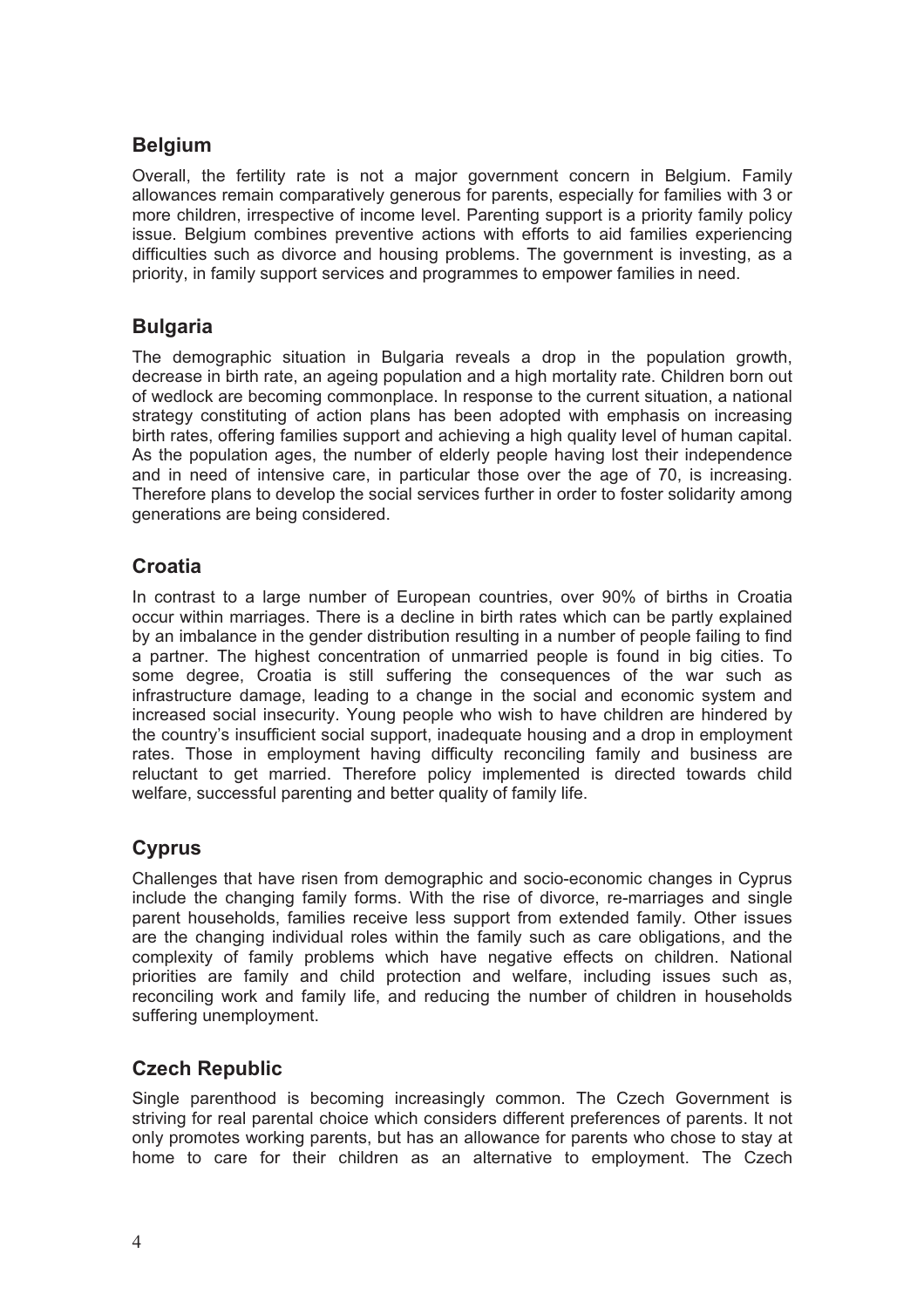Government is focusing on amending legislation in areas of childcare and employment in order to promote competent parenthood.

#### **Denmark**

The Danish welfare state and the high level of gender equality enable Danish families to combine men and women's participation in the labour market, family obligations and having children. The result is not only high activity rates among women, but also – in a European perspective – relatively high fertility rates. Recently published figures show an increase in fertility rates in Denmark in 2008. Danish family policy aims to ensure flexibility and freedom to plan family life as the families wish, promote the balance between family life and working life, and ensure that family policy and social policy are interconnected to benefit socially disadvantaged families.

#### **Estonia**

The birth rate has increased from 1.3 children per woman in the 1990s to 1.7 in 2008. Current priority in Estonian family policy is to improve the living environment of children, supporting parents through reconciliation of work and family life, and further development of the family benefits' system. Within recent years, an increasing attention to positive parenting can be seen in the government's policy formation and Estonia is working towards prohibiting corporal punishment.

#### **Finland**

A growing proportion of women are giving birth at a later age or remaining childless. The decision to have children is influenced by the uncertainty of the labour market and the financial status of families with children. The main challenge in Finland is the reconciliation of working life/ studying and family. More children and young people are at risk of poverty. Significant developments in family policy in Finland concern financial benefits for families, parental allowances and the new Child Welfare Act.

#### **France**

The fertility rate in France is one of the highest in Europe and the rate of female participation in the labour force has risen in the space of 30 years. Nearly 60% of children under the age of six have two working parents. Parents, in particular couples who are both in employment, very young couples, and lone parents, are finding it difficult to balance work and family life. Access to childcare is still a major factor in the decision to have a child. Therefore, France has set about improving childcare provision for young children, on the basis of a diversified approach encompassing both collective facilities and individual childminders. A strategy to increase childcare provision between 2009 and 2012 has been adopted together with reform of existing facilities, for example, forms of leave and the benefits system.

#### **Germany**

Seeking a sustainable family policy, Germany adopts a three dimensional approach which focuses on financial support of families, promotion of family-friendly infrastructures and a flexible work environment that allows sufficient time for parents to take care of their children. The most recent figures prove that three quarters of people in Germany consider the recently introduced well-paid parental allowance during 12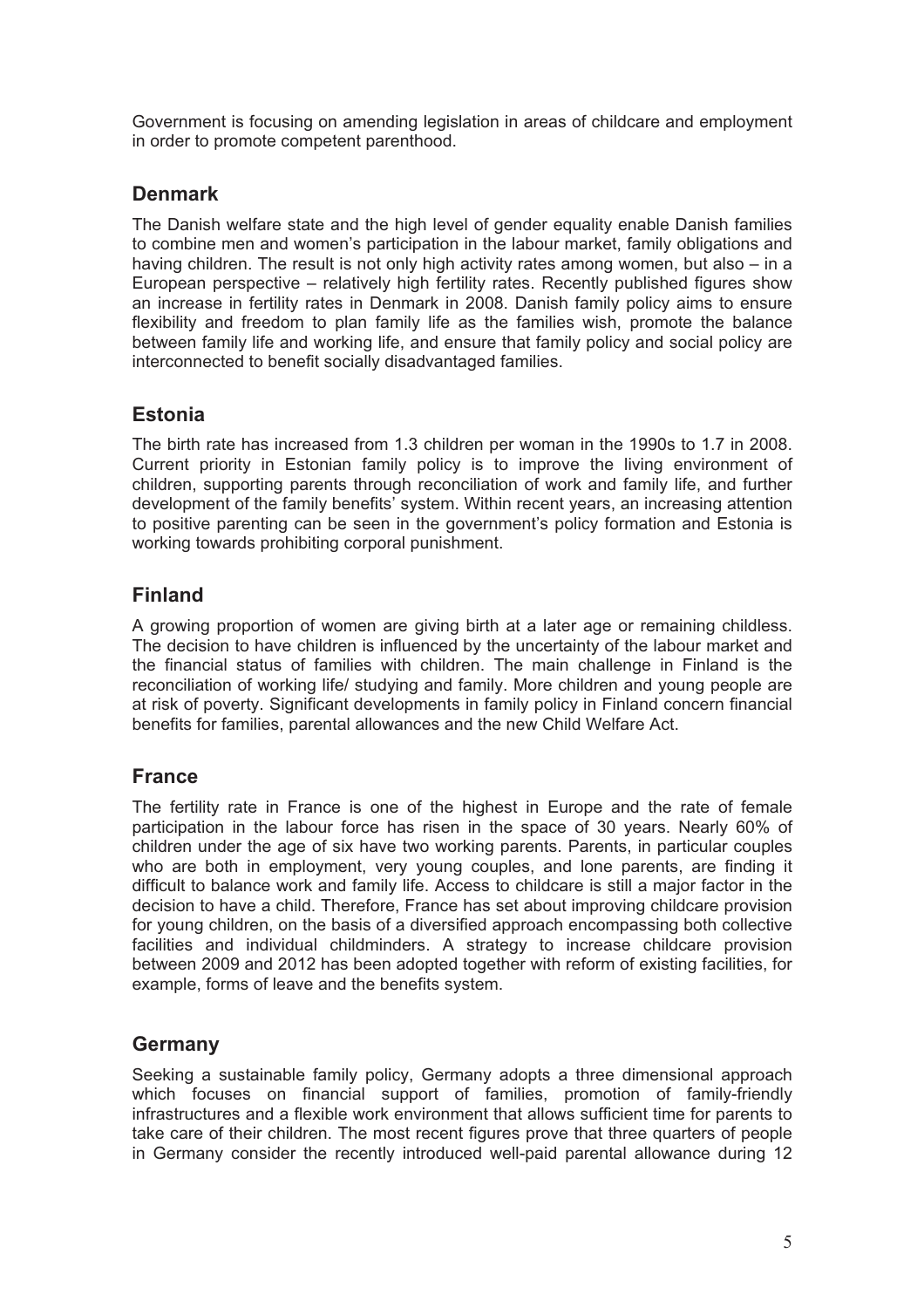months to be a good thing. This view is shared by a number of professionals. Therefore the government intends expand on this policy.

#### **Greece**

Rapid demographic changes in Greece have resulted in an ageing of the population, decline in birth rates, social marginalisation of vulnerable groups such as women and immigrants, unemployment and destabilisation of the family unit. Unemployment is significantly higher in rural areas than the larger cities. Supported by various policy frameworks and legislation, the government focuses on family well-being through financial support, service provision and promoting flexibility in the workplace. A network has also been established to encourage family friendly practices in companies.

#### **Hungary**

Population decline has become a priority issue in Hungary. There is a trend of postponing marriage to the age of 25-29 and fertility among women in their 20s decreased by one third in the most recent one and half decades. The Hungarian family support institutions target not only at the promotion of having children, but also at the reduction of poverty. The proportion of budgetary costs paid for supporting families is relatively high, which shows that safeguarding the existence of families is as a priority in Hungary. Reconciliation of work and family life is seen as a key element both for increasing the employment rate and for improving the financial situation of families.

#### **Ireland**

Fertility rates in Ireland are amongst the highest in the EU and have increased since 1994, after a long declining trend. This is despite the increased labour force participation rate of women, increased housing costs and child care supports that require further development. Women in Ireland have traditionally had a late childbearing age. A striking feature of family life in Ireland over the past ten years has been the increase in the formation of 'new' families, as indicated by the increase in the numbers of first births. The traditional larger family has declined and children in Ireland are now more likely to grow up in small families. The approach adopted by the Irish Government to support people who have and who wish to have children includes statutory provisions such as entitlements to benefits and leave from employment to care for children e.g. maternity leave, parental leave.

#### **Italy**

The number of Italian families with a single child tends to be higher than in other countries, although the two-child family still prevails. Concerns include the declining birth rates, an ageing population and a significant decrease in the working age population. The limited number of children per woman is seen as the result of women's full participation in the labour market and their great difficulty in balancing work and family life. A low youth employment rate and a high cost of housing make it difficult for young people to do without their parents' support. Measures considered include increased social protection expenditure, reconciling family and working life and promoting formal and informal childcare networks.

#### **Latvia**

Birth rates in Latvia are particularly low, although there was an increase in 2007. Consequently Latvia is experiencing a population decline. The number of families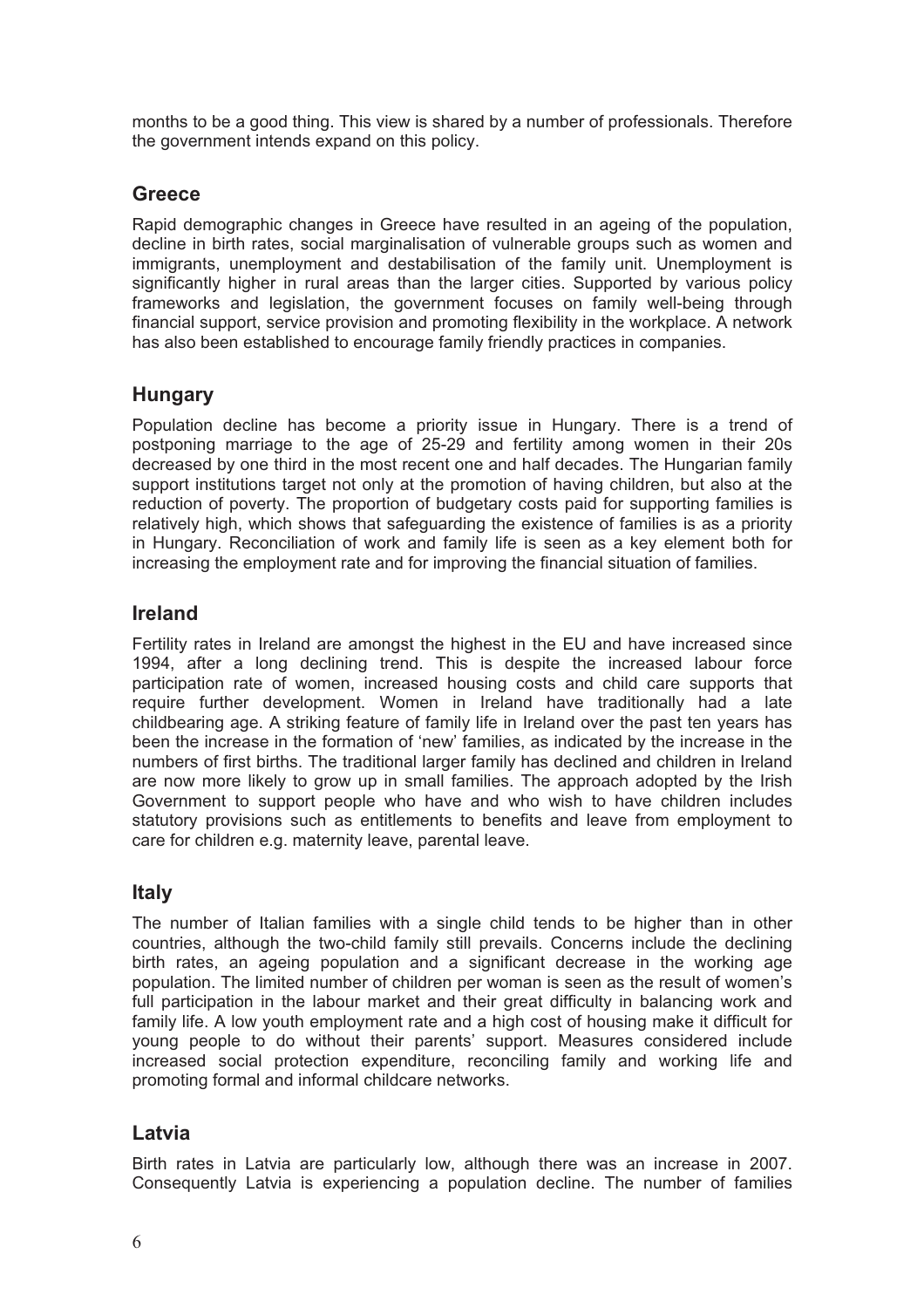subject to poverty is high, particularly single parent families. Large families are equally at risk. A relevant survey revealed that people's hesitation in having children is mainly due to financial insecurity. Families with children find it difficult to access services such as pre-school educational establishments. Therefore the main challenge faced by the Latvian Government is associated with improving the financial situation of families and their access to support services. The National Development Plan 2007-2013 has integrated plans to support families with children and encourage an increase in birth rate.

#### **Lithuania**

One of the major family policy priorities in Lithuania is the creation of a family-friendly environment. The aim is to support the family's functions through the development of diverse family support services and programs which encourage positive attitudes towards the family. Measures were introduced to develop the provision of familyoriented services, reconcile work and family responsibilities and the social integration of children with disabilities. These measures also seek to consolidate the family unit, help those that want children and reduce the threat of demographic disproportions arising from the falling birth-rate.

#### **Luxembourg**

Although the amount of households in Luxembourg is diminishing, they are becoming increasingly diverse. There is a growth in population while the fertility rates continue to drop. A major component driving population growth is immigration. With a blooming economy which attracts employees from across the borders, the unemployment rate is significantly low and there is a decrease of households that live on a single income. In order to facilitate a greater freedom of choice for families, the government prioritises the creation of policies aimed at supporting children and reconciling family and work life through benefit and service provision.

#### **Norway**

In the Norwegian case, figures show that parents spend less time at work today compared to the early 1990s. However, women are still the main beneficiaries of parental leave schemes. Norway's challenges in family policy are three-fold. The main one being, to get fathers involved in childcare. Secondly, achieving good quality and affordable day care coverage for parents and thirdly, creating the possibility for parents to balance family and work. Coupled with other legislative amendments, an extension of the quota reserved for fathers is being considered while a cap has been placed on parents' contribution to day-care.

#### **Poland**

Polish women have expressed the desire to have more children; however the fertility rates are still low. According to demographic projections, the number of the inhabitants of Poland will decrease and there will be an increased gap between the number of deaths and births. With more people in employment, issues related to the reconciliation of work and family life have become a Polish government priority, and consequently measures such as additional leave options have been introduced. Furthermore legislation reform has occurred to allow shared responsibility between parents in child rearing. Poland has adopted a strategy to ensure that legislation amendments are accompanied by media campaigns that contribute to promoting equality and improving rearing. Poland has adopted<br>accompanied by media campa<br>women's image in the society.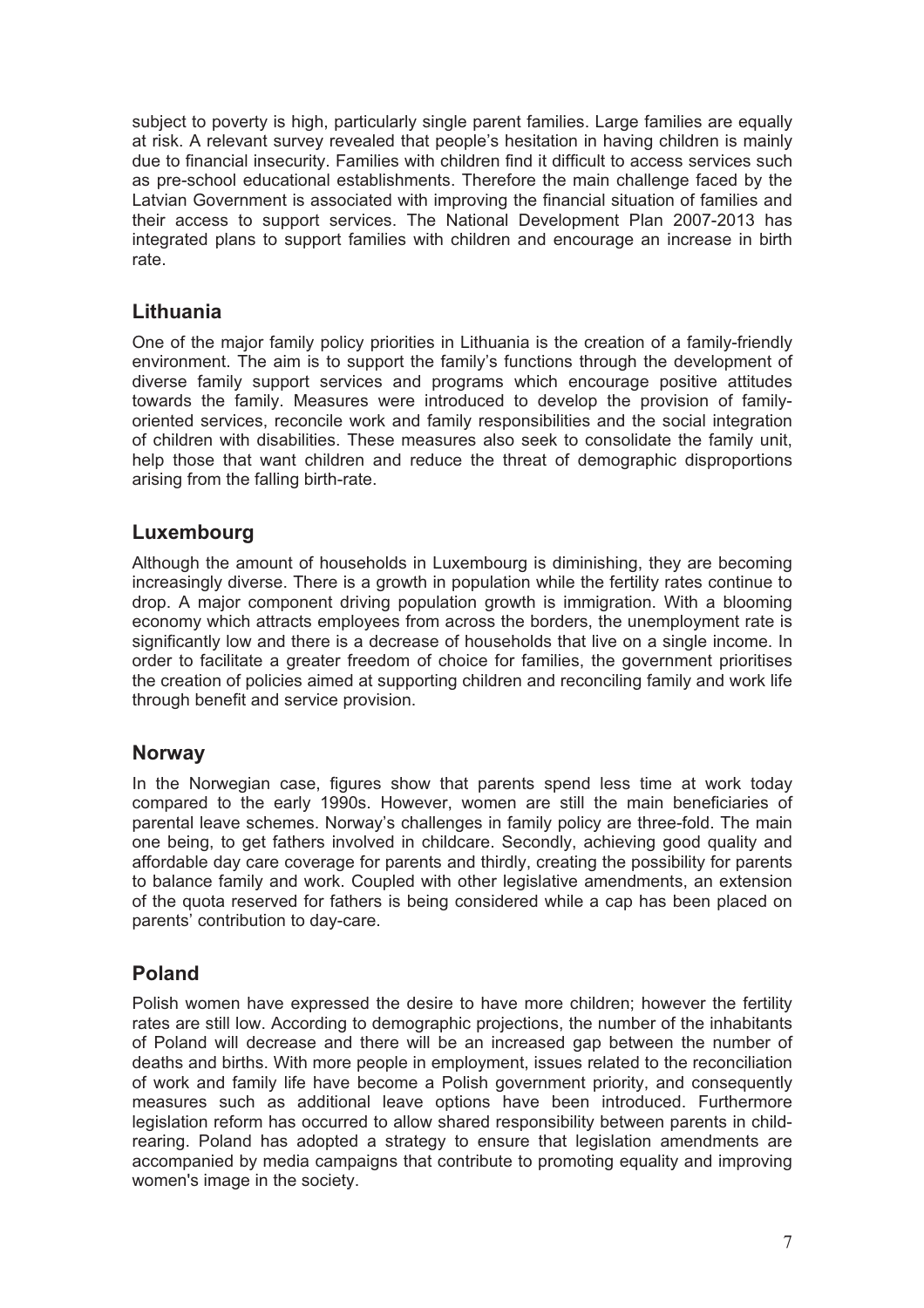## **Portugal**

Considering the current demographic trends towards a significant reduction in the birth rate, the Portuguese Government has chosen to structure a set of incentives to promote a higher birth rate and to provide support to children, with a strategic dimension of intervention for the economic and social development of the country. In effect, various efforts have been implemented to reverse the trend of decreasing birth rates. The Government's strategy is based on reinforcing intervention for all kinds of families, keeping in mind the growing number of single parent families, mostly headed by women. It also seeks to provide support for better family planning and reinforce support to the income of families who decide to have children.

#### **Romania**

Since the 1990s, Romania has experienced a decline in population, the most significant being between 1992 and 2002 when the number reduced by 1.1 million. This was mainly influenced by a continual decrease of the birth rate and external migration. Another concurrent decrease was that of the young population aged under 14, while the percentage of the population aged over 65 increased. Today, the majority of households consist of families without children, and households with only one child are becoming commonplace. With the uncertainty of the current labour market, issues such as childbirth postponement to a later age, child abandonment and childlessness by choice are more prevalent in the Romanian society. These issues constitute the dominant challenge for family policy in Romania. Current government policy aims towards the provision of increased financial security to families, protection of children, establishment of greater work-life balance and overall modernisation of the family support system, for example, development of childcare services.

#### **Serbia**

Low birth rate has had an impact on Serbia's socio-economic development. Facilitating the reconciliation of professional and family life is a specific challenge. Serbia recognises the need for local communities to participate in actions aimed at encouraging young people to create a family and have children. A national strategy includes the definition of objectives and appropriate measures to support parenthood. Other supportive policies include the provision of in vitro fertilisation to all eligible childless couples.

#### **Slovenia**

In recent years, there has been a slight increase in fertility, a possible consequence of a decrease in the number of people who postpone childbearing to a later age. In spite of this, birth rates continue to be insufficient for population replacement. A further decline in birth rates is projected in approximately ten years, partly driven by the decrease in number of women of reproductive age. Achieving equal sharing of household duties between partners, enabling young people to give birth at an earlier age, creating a more family-friendly society, and increasing treatment availability for involuntary fertility, remains a challenge for Slovenia. A Children and Youth programme established in 2006 enhances the government's capacity to tackle these challenges better.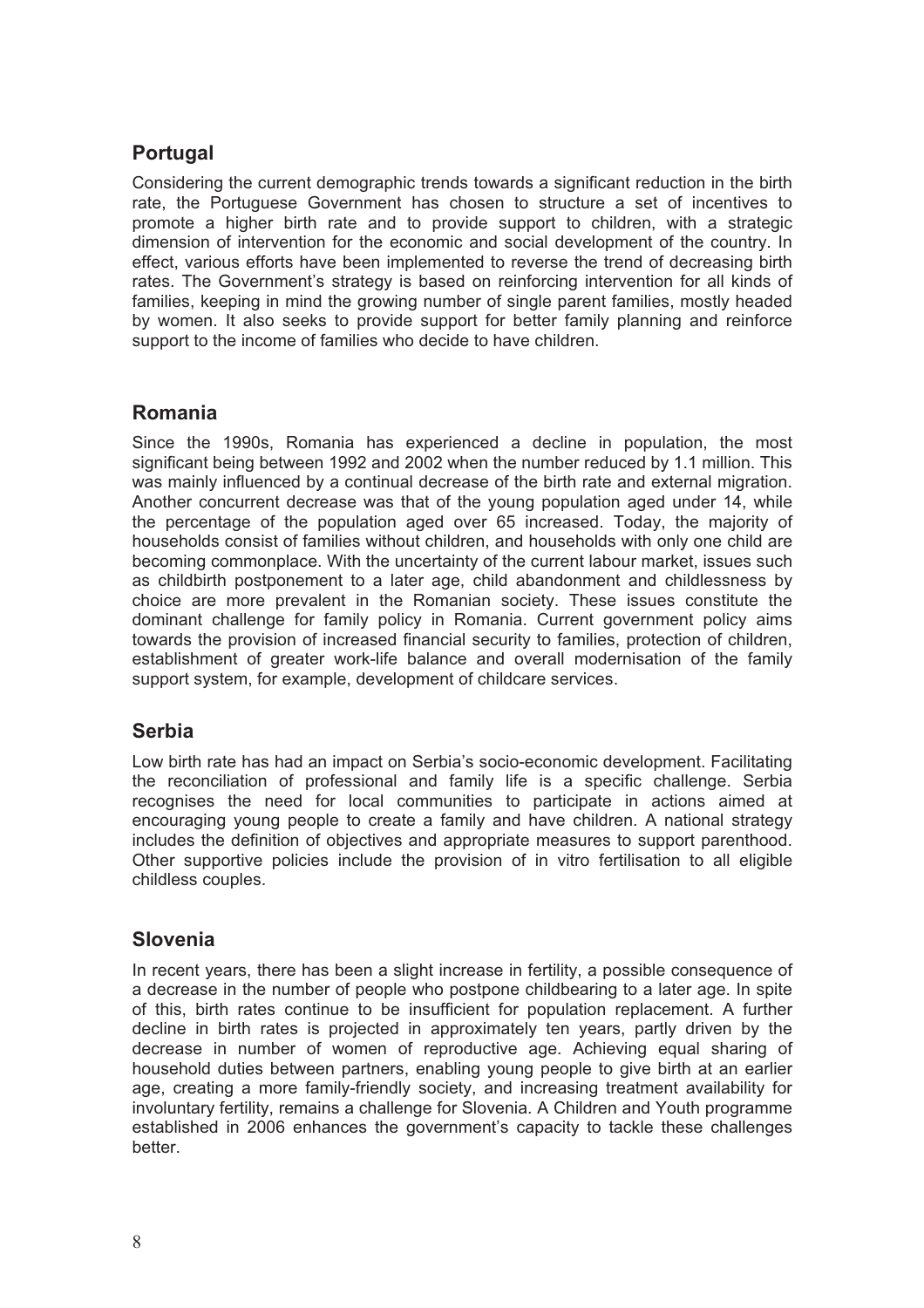## **Spain**

In the last 25 years, Spain has witnessed a decline in birth rate coupled with an ageing population. This is partly due to the integration of women in the labour market, changes in family models, periods of economic crisis and a shortage in accommodation and employment. In recent years, policy has focused on family support. Various plans have been adopted with a view to improve the protection of the family, guarantee equality of men and women and ensure adequate support to families.

#### **Sweden**

Sweden is facing an ageing population which is projected to accelerate over the coming years. However the birth rates are comparatively high, which partly is due to an ambitious and flexible family policy model that has been conducive to keeping birth rates stable even though the rate is closely linked to the employment rates. There is a cross cutting political consensus on the fundamentals of the family policy model which makes the system predictable and secure. The government recognises the importance of creating pre-conditions needed for parents to "take the plunge and become a parent or have another child". There has been considerable progress in creating suitable policies resulting in greater female participation in employment. Focus is now placed on the promotion of choice, flexibility at work and equal opportunities for women and men.

#### **Switzerland**

The average number of children per female is increasing, including those born to non- Swiss mothers, although it still insufficient for generation renewal. With more women in employment, there is a shortage of childcare facilities. More couples with three or more children are vulnerable to poverty. A significant number of women are without children, which is a trend more apparent in the German and Italian speaking regions compared with the French speaking regions. Therefore, challenges represented are associated with improving the work life balance, providing better compensation for family-related expenditure, and helping people wanting children by means of medically assisted procreation or adoption, with due regard for the best interests of the child. Swiss family policy offers an appropriate framework for people wishing to have children rather than encouraging people to have children. More money is directed towards creation of childcare facilities.

#### **Turkey**

In Turkey, there is a diminishing trend in the wish to have children. An increasing number of men desire financial security before starting a family. More women are participating in employment and therefore postponing marriage to a later date. Consequently the need for social services and assistance has increased. Therefore national priorities target, among others, educational programs for families and access to childcare.

#### **Ukraine**

In comparison to the rest of Europe, Ukraine has a significantly high marriage and divorce rate. The percentage of births outside marriage is increasing. The total fertility rate is especially low. A state programme to support the family has been established and government efforts aim at encouraging the growth of large families. The unemployment rate is high and this particular affects women. Policy objectives include legislation amendments that strengthen the lawful, moral and material bases of family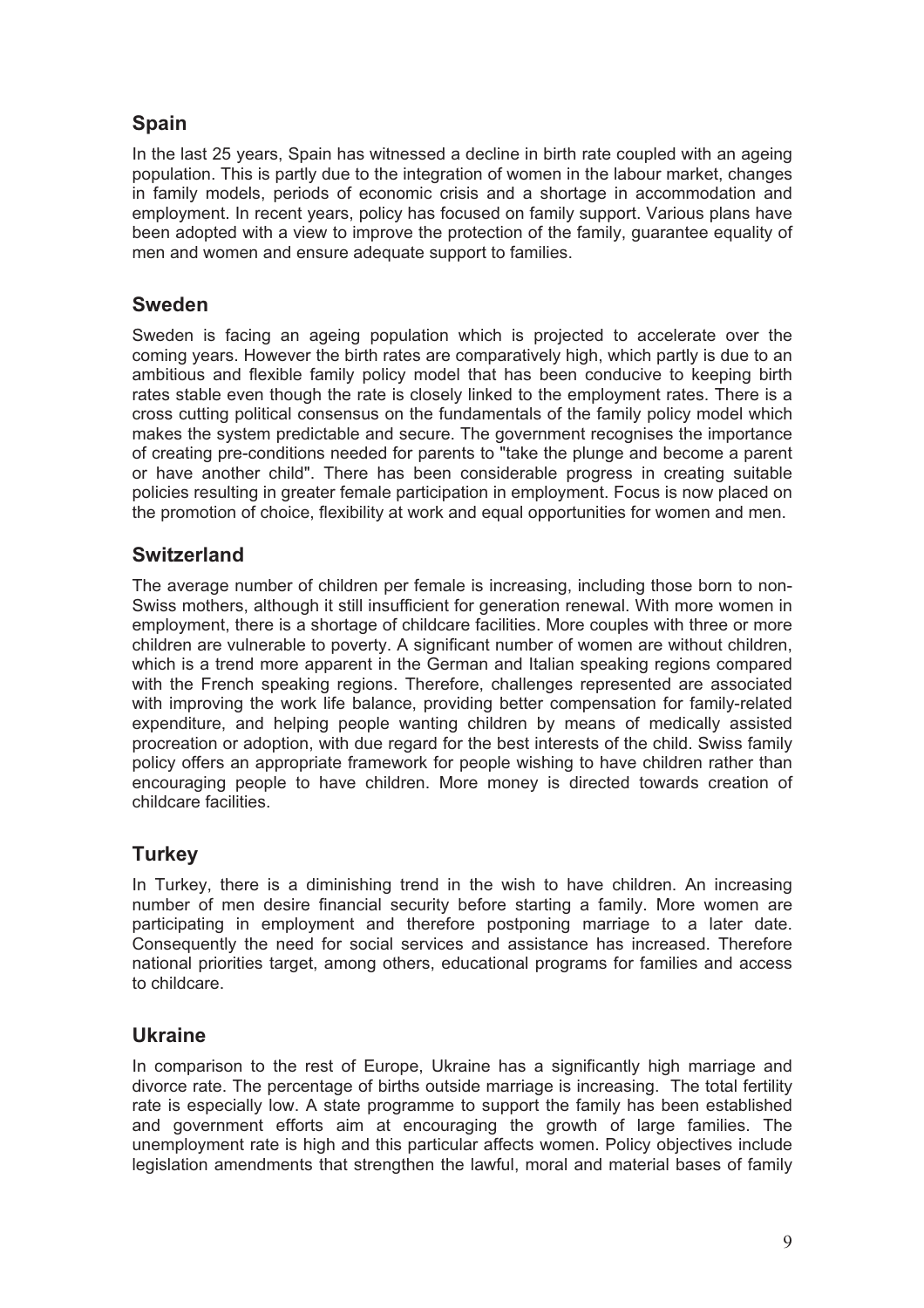life to increase the economic independence and improve the social welfare of families with children.

#### **United Kingdom**

Along with its devolved administrations, the UK Government is committed to eradicating child poverty by 2020. The Government believes that work is the most sustainable route out of poverty, and jobless parents, including some single parents, are expected to actively seek work. The potential number of teenage fathers in the United Kingdom is high, and there are policies and strategies which address the needs are expected to actively seek work. The potential number of teenage fathers in the<br>United Kingdom is high, and there are policies and strategies which address the needs<br>of young fathers and tackle barriers to involvement i Government has opened "Sure Start" Children's Centres in England to help parents with information, advice and child care services, and most schools provide child care and activities for children before and after school hours. Other important priorities include targeted support to families at risk, enabling parents to have flexible working arrangements and reducing the number of teenage pregnancies.

# **2. National priorities and policy responses to support people who have and who wish to have children**

Attempts to improve living conditions for families and to support people to have as many children as they wish are being made across member states and across the devolved administrations through legislative and policy developments. Many governments recognise that the burden of family obligations still lies with women and there is a determined focus to create incentives for increased work activity and decrease dependency on social benefits within broad family policy across Europe.

A snapshot of the current practice and legislation supporting families and people who wish to have children is presented in the following section. For reasons of space, it is not possible to include every policy detailed in the various national contributions in this document. However attempts have been made to highlight the main family policy challenges and areas of concern within member states.

Nearly all member states invest in the following policy areas:

#### **Reconciliation of work and family life**

Initiatives to support a balance of work and family life are based on a suitable arrangement of political and corporate aspects. They include effective financial support combined with incentives to work, a family-friendly working environment and an affordable needs-based childcare provision. In a Bulgarian project, for example, childcare is provided by unemployed women who, in doing so, gain a paid job, while at the same time helping other mothers balance their work and family life. A number of states recognise the need for sufficient day-care and are directing funding towards it. For example, Switzerland increased funding towards childcare facilities, while Estonia implemented 'A day care place for every child' programme which has resulted in the creation of more day-care places for children. Numerous leave allowances are being provided. Similarly in Denmark, day-care is available for all children from six months to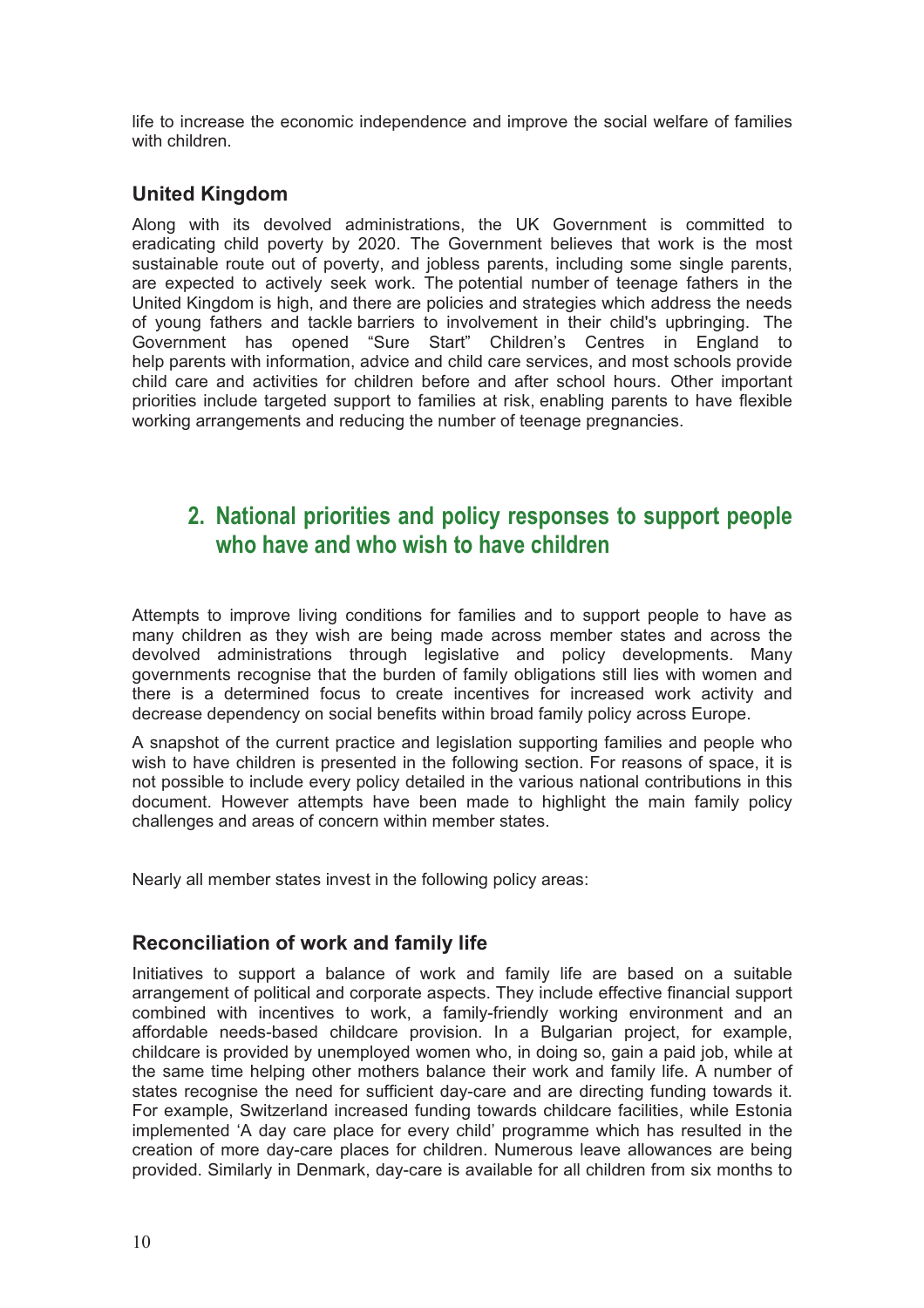school age and the Luxembourg Government plans to gradually introduce free childcare. In the case of Austria, for instance, extended payments are offered when both parents, including adoptive and foster parents, take turns in receiving childcare allowance, thus allowing parents to choose a more suitable option for their personal circumstances.

In some cases, businesses have been assisted to establish a family-friendly work environment. This has been the case in states such as Germany where a family friendly business programme involving over 2000 companies has been launched. A similar programme exists in Austria which implies the assessment of company practices to encourage businesses to develop family friendly work conditions.

#### **Family support initiatives**

The comparative analysis also shows an increase in the support for families as a means to improve their living conditions and possibly address the trend to postpone childbearing.

A few legislative amendments such as the National Population Policy and the Act on Maternal and Parental benefits have brought improvement to the Croatian family benefit system and created opportunities for better parenthood. Other types of supportive policy in Croatia include the family centres, whose activities focus mainly on responsible parenthood. In Cyprus, the Public Assistance and Services Law (2006) has been revised to include increased activation incentives for single-parents and people with disabilities. Finland, on the other hand has made a significant increase to the child benefit for single parents.

Employers, who hire unemployed women with at least two children in Greece, are provided with an incentive. The Czech Government intends to introduce mutual parental assistance by legalising the already existing situation of parents receiving parental leave care for their own child and those of other parents, while getting moderate remuneration. In the UK, a one-off, tax free pregnancy grant is paid to women who are 25 weeks pregnant or more, who have been given health advice from a midwife or doctor. Additionally, most people living in the UK can claim Child Benefit.

Romania has introduced a one-off benefit for Romanian residents experiencing their first marriages. This has an effect of legalising relationships irrespective of the spouse's citizenship. Thus Dolj County, an area populated mainly by a Roma community, records the highest number of beneficiaries. Other initiatives are Ukraine's introduction of birth grants which has caused an increase in birth rates.

#### **Equal opportunities and promotion of a positive role of fathers**

Many member states attempt to equalise the status of parents through equal sharing of family responsibility, including the promotion of a positive role of fathers within the family.

For example, the Norwegian Government plans to extend the already existing quota reserved for fathers under the parental scheme, allowing fathers more time for childcare. Sweden recently introduced a gender equality bonus to promote equal sharing of parental leave between spouses. The bonus constituted of a tax relief, is paid to parents who share their paid parental leave equally.

Early this year in Bulgaria, new legislative changes concerning paternity leave were enacted ensuring a father's presence for 15 days following the birth of the child. Additionally, by reserving a part of the whole child care allowance for the second